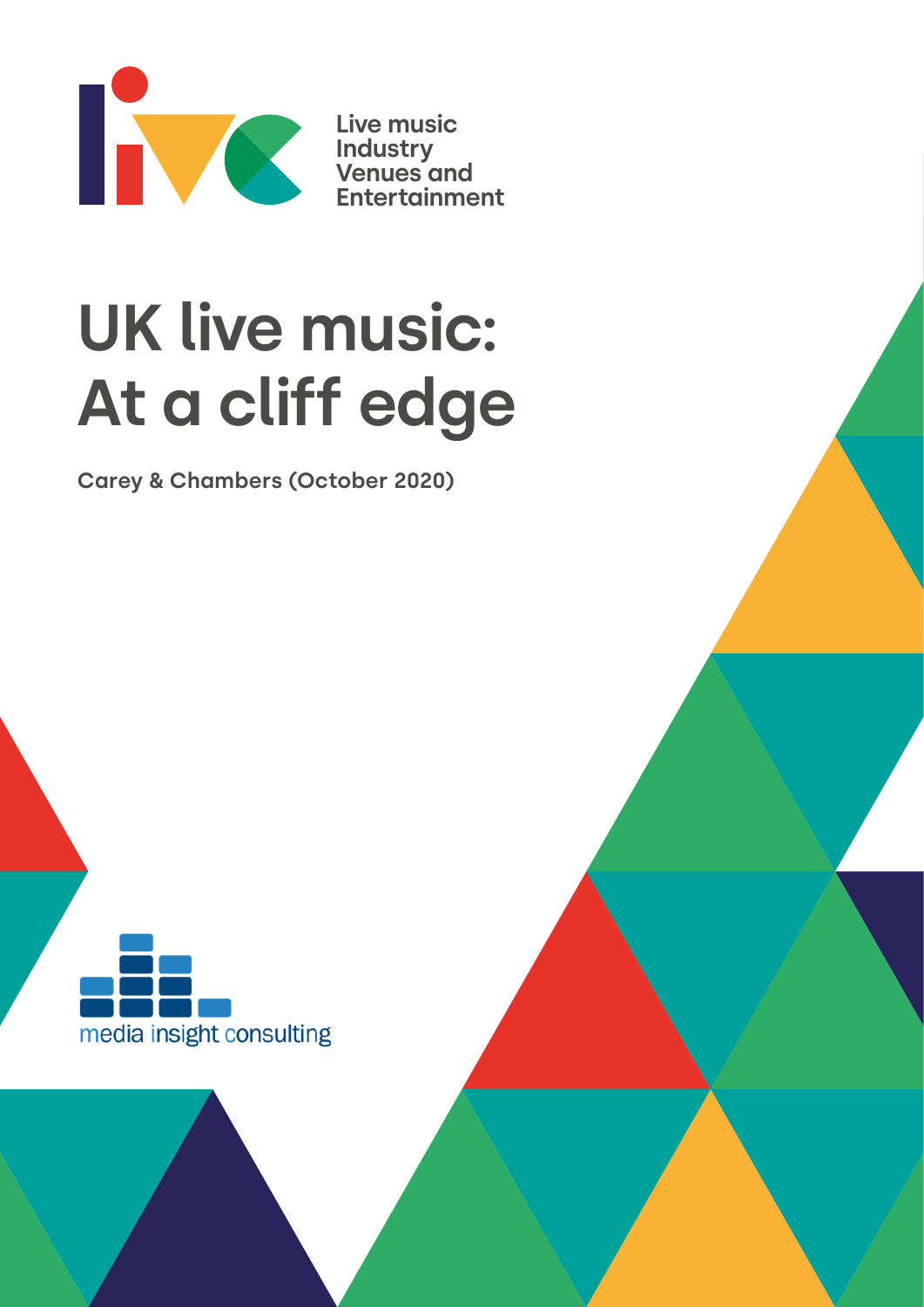

# **Contents**

| Executive summary <b>Execution</b> 3                                   |  |
|------------------------------------------------------------------------|--|
|                                                                        |  |
|                                                                        |  |
|                                                                        |  |
|                                                                        |  |
|                                                                        |  |
| Sectoral analysis <u>with analysis and the sectoral</u> of             |  |
| The live music ecosystem <b>Election 2020</b> 6                        |  |
| Artists and artist managers <b>manual contract and artists</b> 7       |  |
|                                                                        |  |
|                                                                        |  |
| Grassroots music venues <b>music and the Contract of Strassroots</b> 9 |  |
|                                                                        |  |
|                                                                        |  |
|                                                                        |  |
|                                                                        |  |
| The broader ecosystem <b>Election 2008</b> 13                          |  |
|                                                                        |  |
|                                                                        |  |
|                                                                        |  |
|                                                                        |  |
|                                                                        |  |
| <b>Case Studies: Our People <u>Case Studies: Our People</u></b>        |  |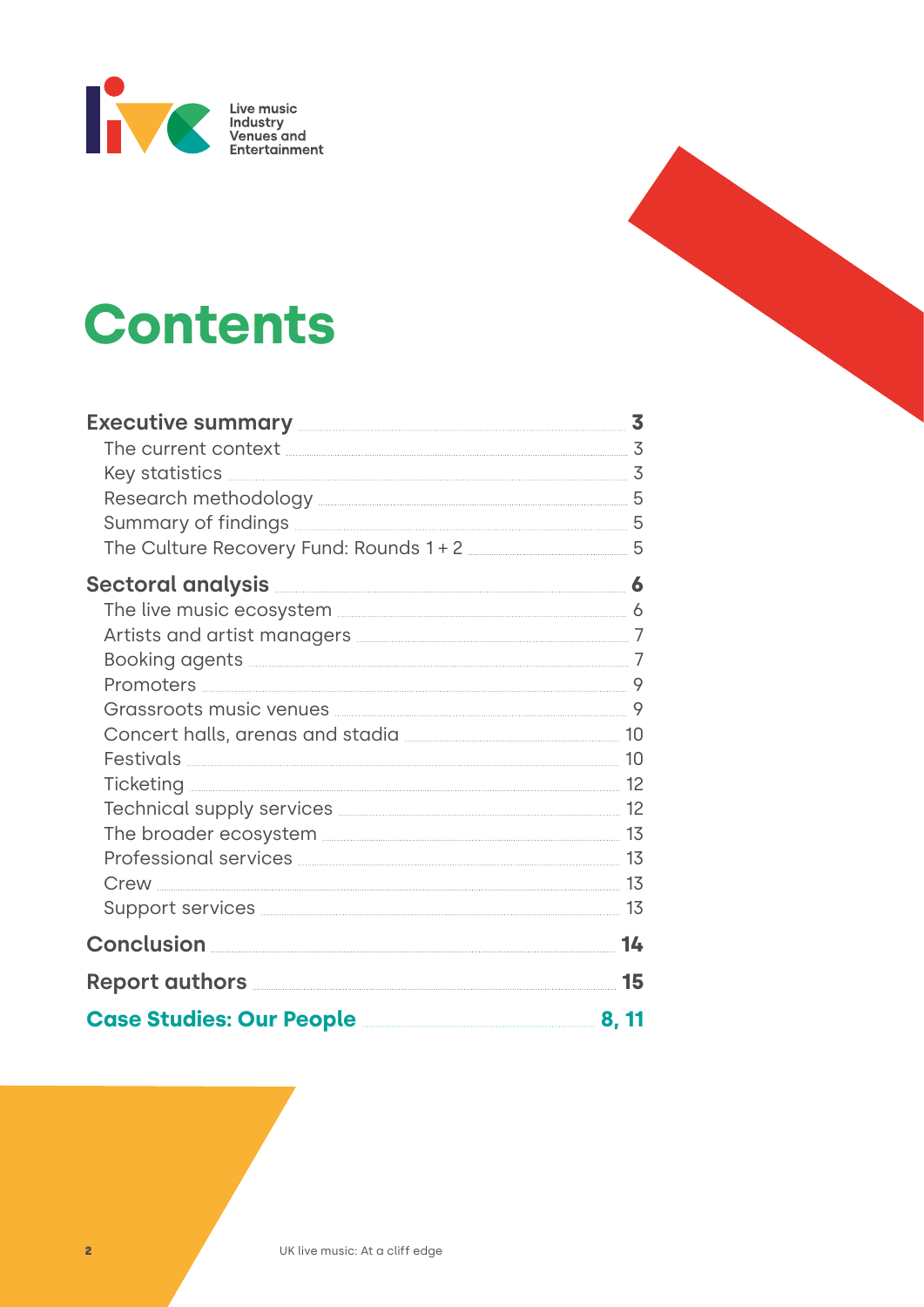<span id="page-2-0"></span>

# **Executive summary**

### **The current context**

The live music industry – which was worth **£4.5 billion** to the UK economy in 2019<sup>1</sup> – is one of the business sectors worst affected by the coronavirus pandemic, being among the first to close and very likely to be the last to fully reopen.

## **Key statistics**

- In 2019, live music contributed £4.5 billion to the UK economy<sup>2</sup>
- **n** Revenue has been almost zero since March and 2020 revenue will **fall by 81%** compared to 2019**³**
- n In 2019, live music supported **210,000 FTEs** including **52,000 full time**, salaried roles
- **n 76%** of live music employees were supported by the furlough scheme, as of August 31st, 2020
- $\blacksquare$  **50%** of permanent roles will be lost by the end of the year (**26,100 jobs**), while temporary and freelance roles have already been decimated
- **n** Early analysis of the Culture Recovery Fund suggests that **10,000 FTE** roles will be saved (reflected in headline findings)

**<sup>1</sup>** Valuing Live Entertainment, Carey and Chambers (June 2020)

**<sup>2</sup>** Valuing Live Entertainment, Carey and Chambers (June 2020)

**<sup>3</sup>** Carey and Chambers, Live Music Survey, September 2020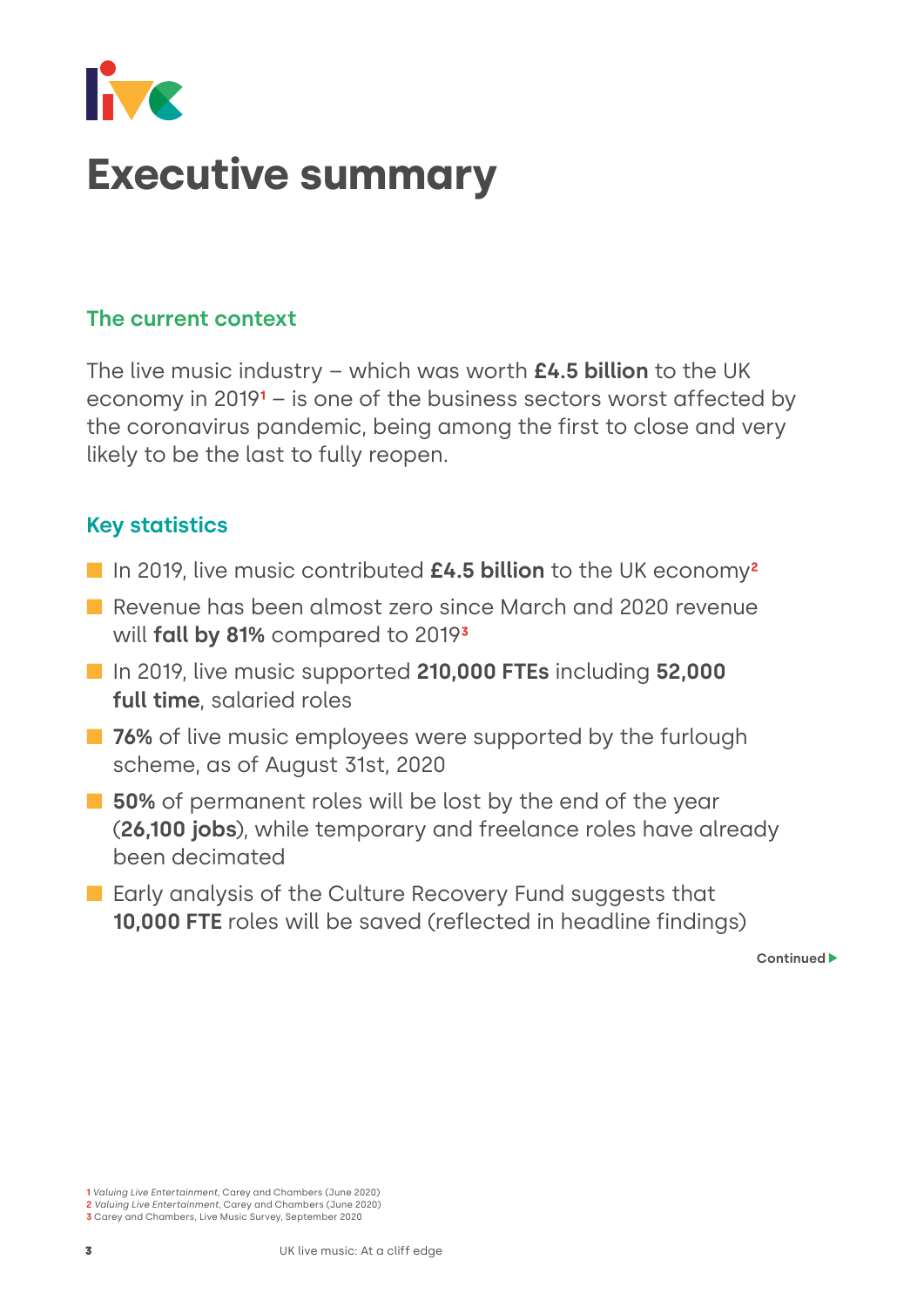

#### **The current context** (continued)

Following the lockdown in March and the ongoing UK Government restrictions on public assembly, event capacities and operational curfews, many of those working within the live music sector (ranging from artists, booking agents, promoters, venues, festivals and the various support agencies and their staff) have received no income at all.

The devastating global impact of COVID-19 on the live music industry has seen major international promoting group CTS Eventim report a Q2 2020 quarterly revenue fall of 97%<sup>4</sup>, while market leader Live Nation reported a similar figure in the same period<sup>5</sup>. These results reflect the immediate impact of COVID-19 on even the biggest players in the sector.

The impact of the pandemic is felt at every level of the business: in grassroots venues; local communities that lose their regular fundraising events; the suspension of concerts, tours and residencies; organisers forced to cancel their annual festival; arenas and stadia that shutter or pivot to become NHS facilities. Overall, UK live music income will fall 81% in 2020, while revenue has been close to zero since March

The UK Government has supported the national economy with a number of initiatives, some of which have also benefited the live music industry. The key support offered was via the furlough scheme which has been incredibly important until now in retaining a majority of the sector's directly employed FTE, their skillset and their experience within the industry.

Results of the £1.57bn Culture Recovery Fund are still emerging but the first two rounds have awarded £88m to music, including £65m to LIVE members (see page 5). Additionally, the reduction in VAT on tickets to 5% was also warmly welcomed by the industry, but very few tickets for new events have gone on sale since March, and so the benefit is yet to be felt.

Most recently the ending of the furlough scheme and the sector's exclusion from the Extended Jobs Support (new furlough) is a hammer blow when considered with the new Tier system of lockdowns and further restrictions on the industry restarting.

In effect the Government is now withdrawing support for those companies and jobs it does not consider viable in the short term, while also limiting the ability of the live music industry to relaunch.

## **Sector employment**

In 2019, the live music industry accounted for 210,000 FTE**<sup>6</sup>**. However, the operational structure of the industry requires higher staffing (whether selfemployed, freelance or zero-hours) on event days, but lower levels of employees retained on an annual basis. The total number of full time employees is relatively small in proportion to all of those whose employment is centred around the live music industry.

This serves to make the easy identification of direct job losses in the industry harder to define. And in particular as beyond these directly employed roles sits a supply chain of interdependent businesses also affected; from food, drink, and camping equipment sold at festivals, to the hotels and travel sectors servicing music tourists year round.

Our research reveals that there are 52,000 full-time postholders at risk in the UK. Of those, 50% (26,100) are expected to have been made redundant by Christmas without additional Government intervention. Further, these are people with specialist skills who will struggle to find meaningful work at a similar level, or at comparable terms.

The impact on the other 158,000 roles has already been catastrophic due to the sector being effectively closed since March, and with little activity expected before Q2 2021. There is simply no work for the vast majority of these individuals. Some may have had other employment which they have been able to scale up, others will simply leave the sector entirely.

The crew employed in many crucial support roles (including riggers, lighting technicians, sound engineers, caterers and transportation) rely on music or live events for their livelihood. They will be most hard hit, and are least likely to be able to find comparable employment in other sectors. The PSA estimates approximately 10,000 event production roles will disappear by the end of the calendar year.

The twin tsunamis of mass redundancies and talent drain facing the UK's live music business will imperil any successful industry relaunch in 2021 or beyond.

**<sup>4</sup>** [corporate.eventim.de/en/news-media/news/detail/News/cts-eventim-achieves-balanced-ebitda-in-hy12020-in-the-midst-of-the-coronavirus-crisis-and-thanks/](https://corporate.eventim.de/en/news-media/news/detail/News/cts-eventim-achieves-balanced-ebitda-in-hy12020-in-the-midst-of-the-coronavirus-crisis-and-thanks/) **5** [prnewswire.com/news-releases/live-nation-entertainment-reports-second-quarter-2020-results-301107033.html](https://www.prnewswire.com/news-releases/live-nation-entertainment-reports-second-quarter-2020-results-301107033.html)

**<sup>6</sup>** Valuing Live Entertainment, Carey and Chambers (June 2020)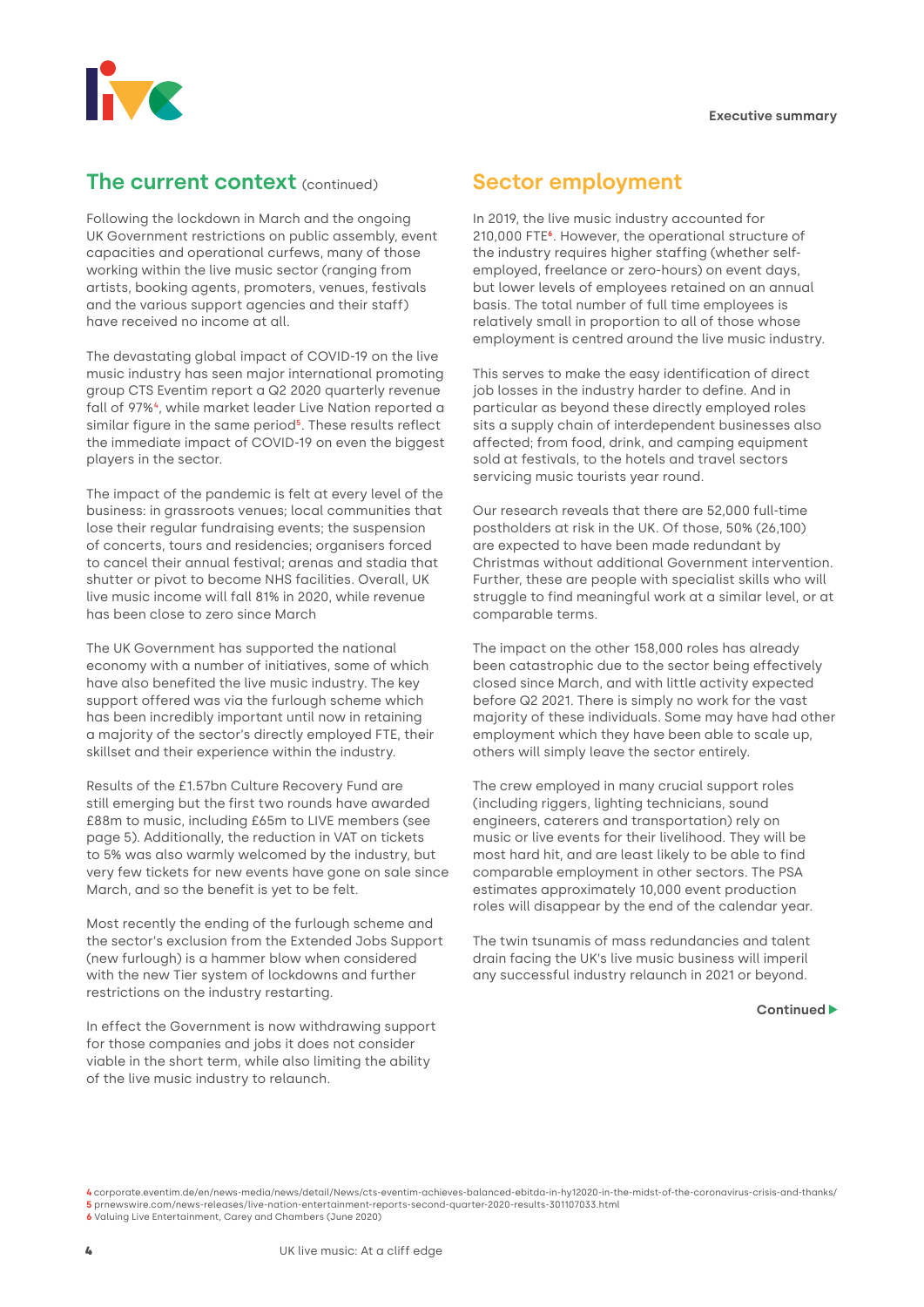<span id="page-4-0"></span>

# **Research methodology**

This paper refers to a combination of published industry data and primary research. The research cited has been carried out in collaboration with the various trade bodies working in live music in the UK. This collaboration allowed us to gather a representative sample of companies at each stage of the value chain and assess the impact of COVID-19 on their revenues, their current employment levels utilisation of the furlough scheme, the impact of the Job Support Scheme, and their projected future employment levels without continued government support.

We note that CEBR has recently released a report for the Arts Council predicting the impact of Covid-19 on music. This is based on SIC codes, which regularly struggle to capture difficult to measure industries. The fragmentation of the live music value chain meant that SIC code analysis gives a picture that is incomplete at best. Consequently, the approach was taken to start from the impact on industry sectors and deliver a weighted average of industry micro data to accurately reflect the catastrophic impact of Covid-19 on the live music industry.

# **Summary of findings7**

UK full year live music industry revenues will fall by 81%, compared to 2019. Nearly 3-in-5 of employees in the sector are currently on a furlough scheme (76%), with 15% of the workforce having already left the sector.

If there is no ongoing sector specific Government support, factoring in the initial CRF results, it is expected that 50% of live music employees will be let go before the end of the calendar year. Freelancers and self-employed workers will also be forced to leave the sector, having been similarly affected with their annual income having fallen by 88%.

This equates to 26,100 full time employees, in addition to more than 140,000 FTE roles for freelancers, crew, and other support staff that have ceased to exist since March.

Beyond the initial economic impact, once people leave the sector, a significant skills shortage would be created, hampering the industry's ability to successfully relaunch in the period post-COVID.

Similarly, the devastating impact on the live music ecosystem would mean that some artists, promoters, venues, and festivals who fall away at this time may never return to the industry – which was previously a great British success story.

# **The Culture Recovery Fund: Rounds 1 + 2**

Since the initial survey of the live music industry was carried out, the first two rounds of the Culture Recovery Fund (CRF) have been announced, with approximately £333million awarded to date. £88million has been designated by Arts Council England (ACE) as support for the music sector, of which £65million of that fund is captured by 362 organisations who are members of associations represented by LIVE.

As the largest single public investment in the UK's contemporary live music sector in history, the funding results were warmly welcomed across the sector. And according to early analysis the CRF grants have saved an average of 25% of the jobs at successful applicants. Early estimates suggest that 10,000 FTE roles will be saved as a direct result of the fund.

Whilst the CRF will have clear and meaningful impact on the 1,974 organisations it has so far reached, and on the many more it will yet support, there are significant gaps in coverage. Many small organisations did not meet the £50,000 minimum funding criteria, thousands of freelancers and suppliers in the supply chain were ineligible to apply, and some sectors such as electronic music and clubs were largely unsuccessful. However, conversations between ACE, DCMS and the sector regarding further funding rounds continue.

For larger organisations such as arenas the outcome is yet unknown. In mid October, the NEC Group announced layoffs of over 450 staff with the organisation apparently ineligible for additional funding. But as this report went to press, the results of the larger funds and loans were still to be announced. The greatest impact of the CRF will likely be felt once these higher sums are awarded.

**7**These figures are based on representative surveys of each sector of the live music ecosystem, carried out in partnership with their representative trade bodies. Research carried out in partnership with The Entertainment Agents' Association (TEAA), Association of Festival Organisers (AFO), Association of Independent Festivals (AIF), Concert Promoters Association (CPA), National Arenas Association (NAA), Production Services Association (PSA), Music Venue Trust (MVT), Association for Electronic Music (AFEM), British Association of Concert Halls (BACH), Music Managers Forum (MMF), Featured Artist Coalition (FAC)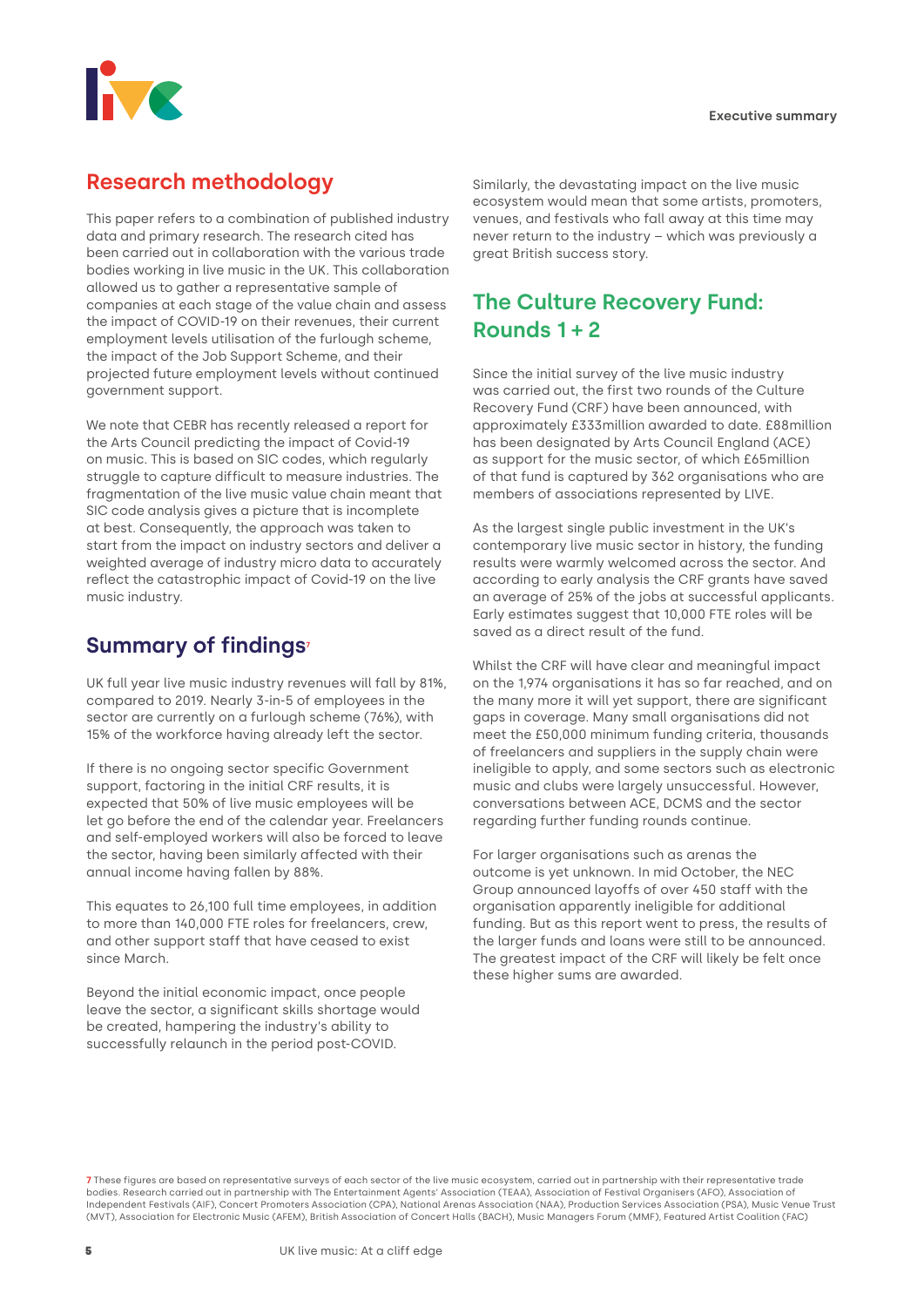<span id="page-5-0"></span>

# **Sectoral analysis: The live music ecosystem**

| <b>Value chain</b>                        | <b>Description</b>                                          | <b>Revenue</b><br>drop | % of staff<br>on Furlough | % year end<br><b>redundancies</b><br>*** |
|-------------------------------------------|-------------------------------------------------------------|------------------------|---------------------------|------------------------------------------|
| <b>Artists and</b><br>managers            | The artists on stage, and their<br>management teams         | $-64%$                 |                           |                                          |
| <b>Booking agents</b>                     | Live agents, booking shows on<br>behalf of artists          | $-82.4%$               | 52.9%                     | $-41.6%$                                 |
| <b>Promoters</b>                          | Event organiser, who pays the<br>artist and rents the venue | $-78.4%$               | 66.5%                     | $-56%$ **                                |
| <b>Grassroots</b><br>music venues         | Small local venues                                          | $-75.1%$               | 70.5%                     | $-60.4%$                                 |
| <b>Concert halls,</b><br>arena and stadia | Larger music venues                                         | $-74.0%$               | 78.8%                     | $-55.9%$                                 |
| <b>Festivals</b>                          | Multi day, typically open air,<br>seasonal events           | $-90.2%$               | 75.5%                     | $-51.2%$                                 |
| <b>Ticketing</b><br>companies             | Suppliers of ticketing services                             | $-86.7%$               | 49.8%                     | $-43.9%$                                 |
| <b>Technical supply</b>                   | The suppliers of staging, lights, PA, etc.                  | $-95.0%$               |                           |                                          |
| <b>Crew</b>                               | Event tech experts                                          | $-87.6%$               |                           |                                          |
| <b>Support staff</b>                      | Non-specialists supporting bars,<br>stewarding etc.         | $-87.5%$               |                           |                                          |
| Professional<br>services                  | Offsite specialists (Accountants,<br>Lawyers, Press etc.)   | $-52.9%$               |                           |                                          |
| <b>Industry Average</b>                   | Weighted average of the industry.                           | $-80.5%$               | 76.0%                     | $-54.9%$                                 |

**Unless otherwise stated, data was collected in an industry wide survey for this publication.**

– data not collected

- \* estimated in conjunction with the MMF
- \*\* estimated in conjunction with the CPA
- \*\*\* survey results prior to Culture Recovery Fund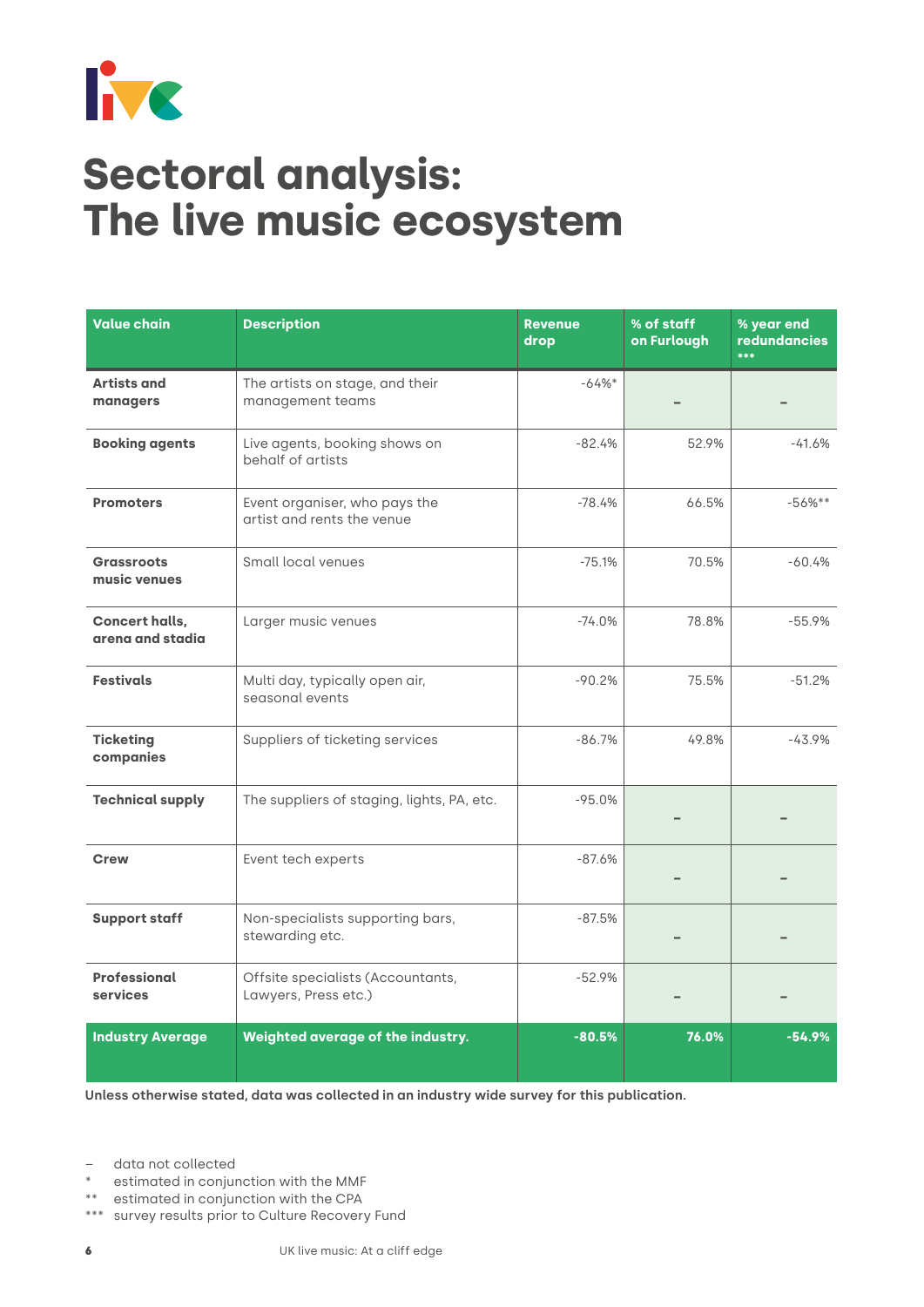<span id="page-6-0"></span>

### **Artists and artist managers**

#### **Revenues down 64%**

Research from the UK Music Managers Forum (MMF) shows that live music makes up 80% of an artist's income. However, for emerging artists, particularly those who do not have established recorded music back catalogue, live can be even more important. While there are examples of some artists making money through live streams these are the exception, not the rule and such events are not sustainable for many artists.

While it would be easy to think only of the superstar, top 1% of artists, who can afford to sit out and weather this storm, the reality is that they are very much in the minority. The pandemic has devastating consequences for the middle class of artists and all the session musicians who would have been playing with them.

"There is no such thing as an average artist. Each is at the centre of their own unique business model, which sustains them and the teams around them. The average fall in income this year across the artist sector is 65%. This is a dramatic hit but it is not evenly distributed, many artists have lost closer to 100% of their income.

"Artists sit at the very core of the music industry, they are the engine rooms, creating the incredible music which sits at the centre of the recorded industry and producing the life-changing performances that power our live industry. That live activity is often what gives artists the means and inspiration to continue to create and thus sustain the whole ecosystem. This year's live music lockdown has stopped the UK's music industry in its tracks. A sector which is otherwise fiercely independent, notoriously sustainable and growing at multiple times the rate of the UK economy as a whole. The value to the public purse of this industry simple cannot be overstated and will be overlooked to the country's detriment." **David Martin, CEO of the Features Artist Coalition**

"At the start of the pandemic our members were predicting a loss over £5m for managers from 6 months of live cancellations. The pandemic's impact on live music has been much, much greater than this initial estimation. Many management companies are letting staff go and independent managers are in huge financial difficulty with no end yet in sight." **Annabella Coldrick, CEO of the Music Managers Forum**

# **Booking agents**

#### **Revenues down 82%, 53% on Furlough**

Booking agents help artists, bands and performers to book concerts and tours. They secure the best deal for the bands and help to optimise touring logistics. They usually have a roster of established and developing talent who appear at a range of venues and festivals around the world. They negotiate with event promoters to secure the best deals for their artists.

At the start of the year the sector was anticipating growth of 10% year on year. Instead, they have received no income since mid-March 2020 and expected annual revenue has fallen 82% when compared to 2019. This has already had an impact on employment, with 8% of employees having been let go.

"Clearly the music agency business is struggling now as we only earn money when our clients perform and currently, they are prevented from playing live in any financially viable way due to the pandemic restrictions. Once government support ends, there will be many people with no alternative but to look for other income streams and once lost to the live concert industry they may never return.

"Musicians, technicians, designers, promoters, managers and so many more are vital parts of the live economy but are being prevented from working, never mind the loss of people that will never start work in this world class and vibrant industry as there will not be any opportunity.

"We are desperate to maintain a position where we can react quickly when shows start again so we can return to work and earn a livelihood. This cannot happen without targeted assistance to see us through, and to deny this leading industry a chance to survive is unacceptable."

**Emma Banks, Agent, CAA**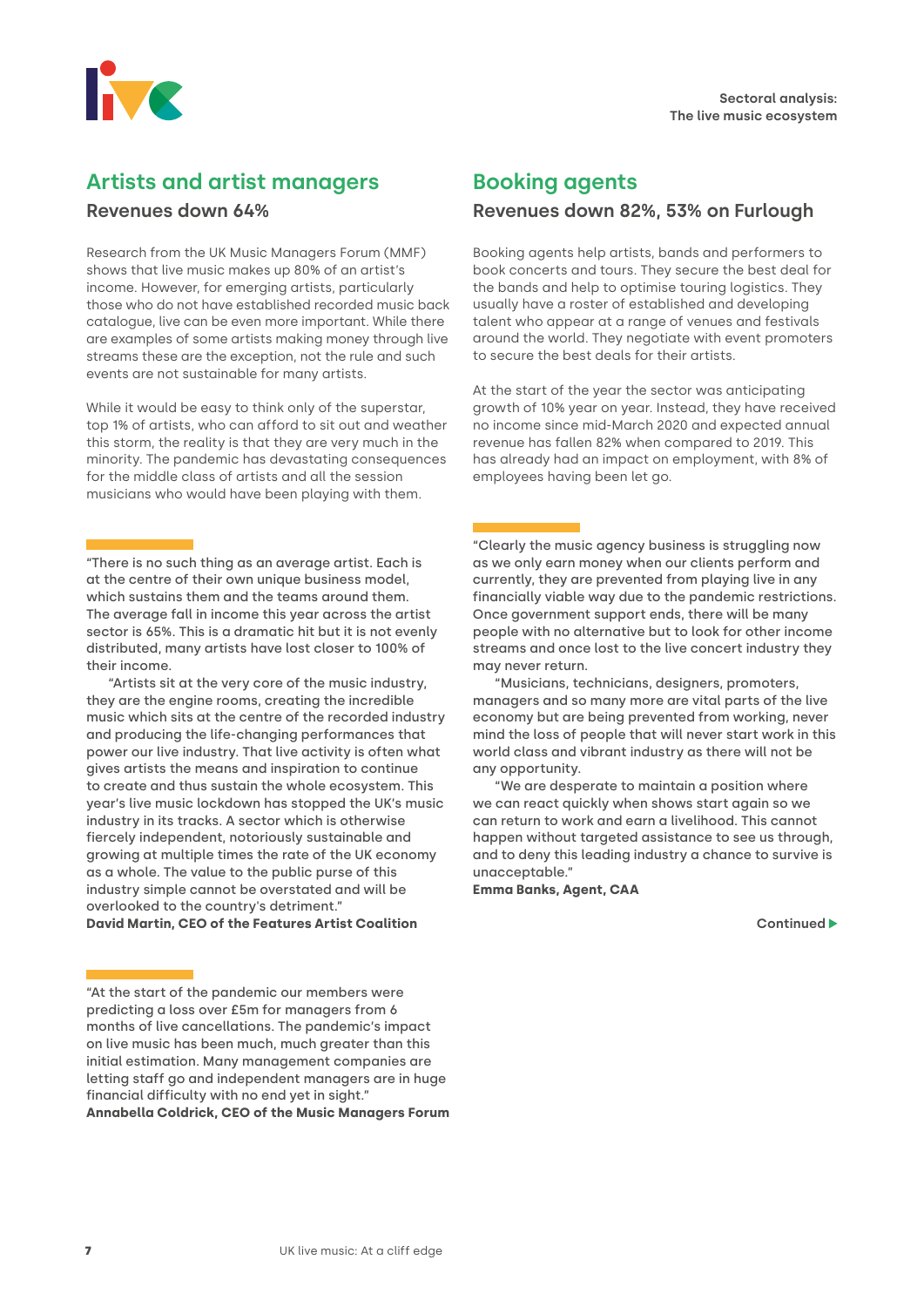# <span id="page-7-0"></span>live **Our People**



**Liam Halpin Sound System Designer & Touring Sound Engineer** DataSound Consulting, Spalding (Lincs)

**Years in industry:** 28

I began learning audio at a church when I was 12. I quit my GCSEs to rewire the school lighting system and put all my efforts into becoming a touring rock 'n' roll Sound Engineer. At the time, there were no routes through education into the live sound business.

I'm now a professional sound engineer and have built a career over the past 23 years, working with artists such as The Who, Blur, Gorillaz, Tom Jones, Neil Young, Lou Reed, Tool, System Of A Down, and Sam Smith. Between January and March, I had travelled 1.6 times around the world with the band Tool. Since then, I have barely left the house.

I was in the USA when the cancellations began in March. Within four days, I was home with no idea when we would start again. Over the next few weeks I lost all the work I had booked. It was supposed to carry me through until at least autumn 2021.

As a single-director limited company, I have been eligible for only the most basic of furlough payments and have had to reduce my claims due to trying to get work in other sectors.

I took a bounce-back loan as it was the only option for working capital in the medium-term. I am now seeing that loan heading towards exhaustion and with no prospect of returning to my regular income, I am using the money set aside for tax to survive. Without some form of meaningful support, I expect that my company will fold by January. When that happens, I will lose all my tools and equipment built-up over the term of my career. It has been hugely draining on my mental health. I am suffering from depression and anxiety. I sleep badly, and erratically. It has affected my home life and I have been told it is very difficult to explain the skills I have in a way that would be effective to a prospective employer. Friends tell me they have been turned down for jobs due to being overqualified or through concerns that, should events start, that they will quit to return to their usual job. Despite a wide array of advanced skills as a sound engineer, I am considered under-qualified for many "official" technical roles.



**Anna Moulson Freelance Live Music Promoter**  Melting Vinyl, **Brighton Years in industry:** 22

I promote 50+ shows in the south-east each year, in Brighton & Kent. In Kent I develop live music in venues, but the organisation I work with has put this on hold for the foreseeable future. This has meant a breakdown in my company's infrastructure, and streaming does not bring in the income of live, in-person events. My company presently can only manage on reduced staffing costs until Christmas. I have already given back the keys to my office. My whole working life and career has been based around building up to a live show and seeing it happen – it's a complete life change, which has a big impact on your mental health.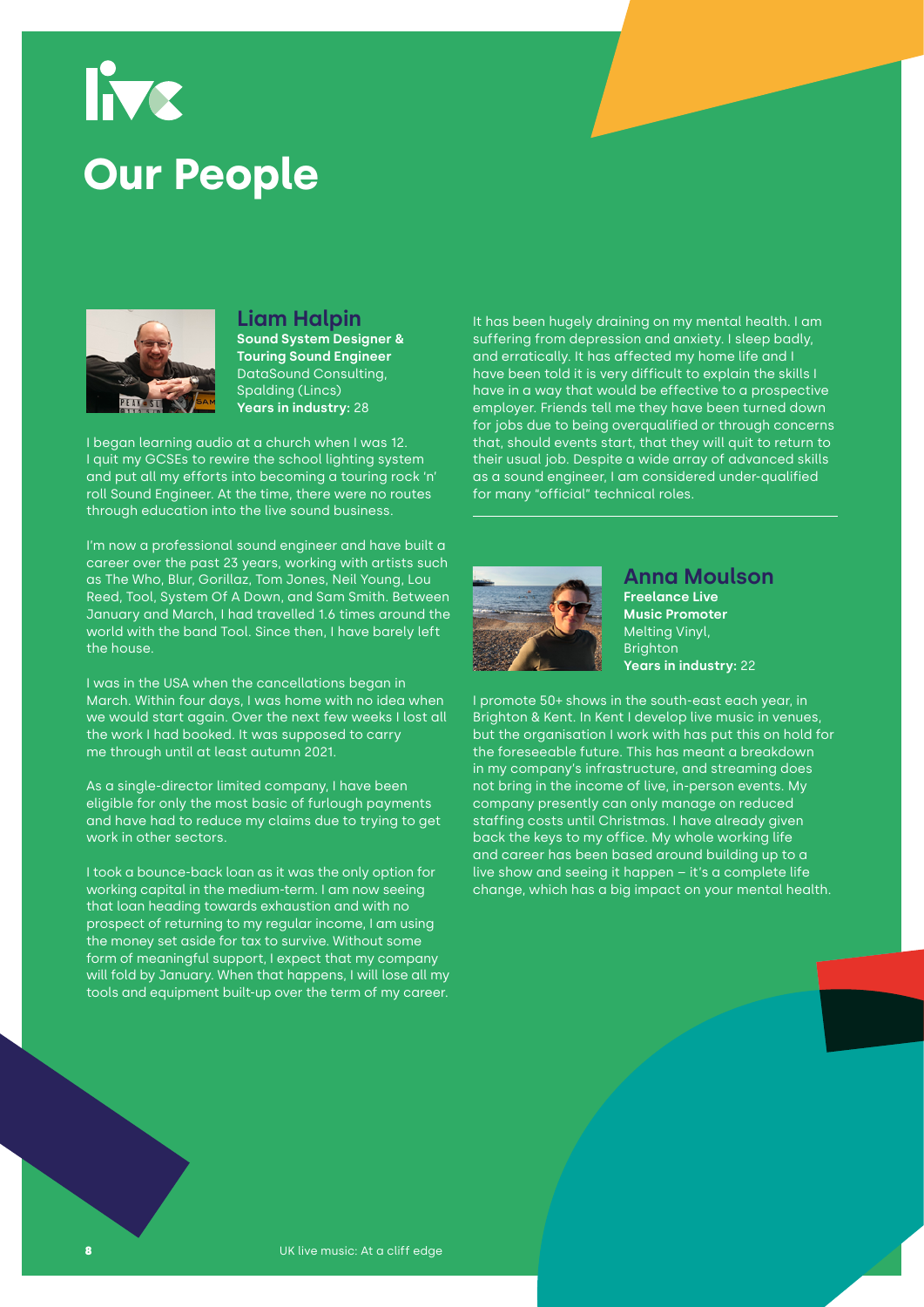<span id="page-8-0"></span>

### **Promoters**

#### **Revenues down 78%, 67% on Furlough**

Promoters routinely take large risks for relatively low margins. They fund the artist performances, hire the venues and production teams, and underwrite ticket sales. They organise concerts, residencies, tours, and festivals in differing sizes, seasons, and locations across the UK. Without the ability to continue to promote the current wealth and diversity of concerts and festivals that the UK is renowned for, the live music industry would effectively contract to a vastly smaller number of community funded and localised events.

Projected annual revenues for 2020 is expected to fall by 78% from the 2019 sector performance. 55% of staff working for UK promoters are already making use of the furlough scheme. While the companies have thus far managed to hold onto many employees until now, they anticipate losing over half of the workforce by the end of the year.

"CPA members cannot return to profitable business under current rules. Those rules are likely to run into March or April next year. According to the Government, that makes the live music, comedy, sport and family entertainment business, everything my members promote, "unviable". This is bonkers. It is our business that will fuel an economic recovery and give British people the necessary mental and emotional escape they need when we learn to live with this virus.

"Promoters are viable, but we are in forced hibernation. What we need is enough fuel to get out of hibernation and embrace the spring when it finally arrives. By not supporting us through this winter, Govt is scoring an own goal of spectacular harm to our fans, the economy, my members and all the crew and specialist freelancers and sole traders we employ." **Phil Bowdery, Chair of the Concert Promoters Association**

# **Grassroots Music Venues**

#### **Revenues down 75%, 71% on Furlough**

Grassroots music venues (GMV) are a cornerstone of artist development. These are the venues where new musical talent is discovered, and where their craft and expertise first encouraged. The venues are embedded within their communities, providing opportunities for local artists, bands, DJ's, and singers to publicly perform in front of their families, friends, and peers. In addition to staffing and administration costs, venues also need to pay rent, and rates, for their performance spaces, usually operating for only part of the evening, but since March many not at all.

The SME's who operate in this part of the industry are often 1 or 2-person operations. Their income has fallen 75%, with some venues able to try to make some money by opening as socially distanced bars or pop-up coffee shops during the lockdown period.

"The GMV sector is flexible and creative, but its ability to adapt and survive is time limited when faced with ongoing fixed costs such as rent. Current plans to return to activity are not economically viable to implement and continued restrictions mean that even the keenest GMV cannot raise enough money to meet their financial needs. It costs in excess of £500,000 to open a new GMV so the loss of each and every existing venue will have a lasting impact on both the music industry and on communities across the UK." **Mark Davyd, CEO of the Music Venues Trust**

"For new artists the issue is both the loss of opportunity as well as financial loss as the lack of grassroots touring hinders the development of a fanbase which will be hugely career limiting for new British talent." **Annabella Coldrick, CEO of the UK Music Managers Forum (MMF)**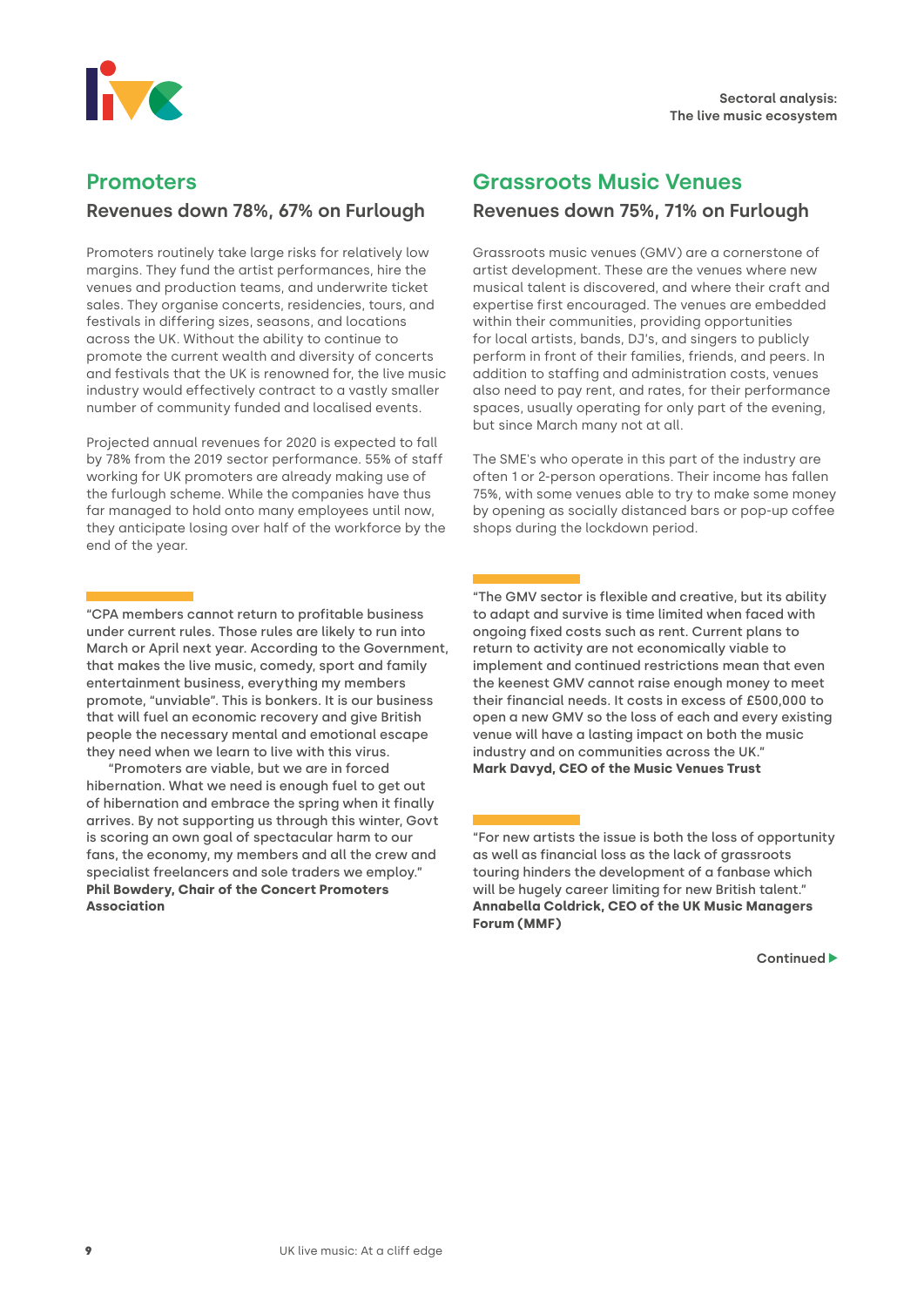<span id="page-9-0"></span>

# **Concert halls, arenas and stadia**

#### **Revenues down 74%, 79% on Furlough**

At the other end of the venue scale – yet suffering a similar fate – are the concert halls, arenas and stadiums. These large venues are major employers who typically also retain large numbers of event staff from the local area on an ad hoc basis. These larger venues are reporting 79% of staff are on furlough (higher for the biggest venue sites), with the arenas dramatically cutting back on event-only staff, with spend on crew and support staff down 75% year-on-year.

"Arenas are on their knees financially and sadly operators have had no other choice than to make redundancies because of the uncertainty ahead of us. Thousands of jobs will be lost and after October we will have no real financial support. Added to that – without a date for when we can open again fully, we are unable to plan, so have to prepare for the worse. Times are desperate."

**Lucy Noble, Chair of the National Arenas Association**

"The concert hall sector with its many iconic buildings continues to face crippling challenges due to the lack of viable activity that can be presented. The crisis has also impacted on the numerous supply chains and freelancers that form part of the infrastructure of the operation of concert halls and our colleagues across the industry."

**Kevin Appleby, Chair of the British Association of Concert Halls**

# **Festivals**

#### **Revenues down 90%, 75% on Furlough**

Festivals have been decimated by the regulatory ban on public assembly and large-scale events. Across the sector festivals revenues are reported to have fallen by 90% year-on-year. Some creative operators are generating income from non-core activities such as socially distanced camping events and digital festivals, though this is an exception which generates a fraction of their typical revenue.

Festival spend on additional event support services is down dramatically, reflecting the almost complete lack of activity in 2020 with spend on crew services down 90%, and spend on additional support agencies down 98% year-on-year.

In addition to the dramatic reduction of core employees, thousands of skilled workers lost a whole summer of work in 2020 and face deep uncertainty regarding 2021.

"The catastrophic impact of Covid-19 on the independent festival sector and the surrounding supply chain cannot be understated. Our members are largely single event seasonal companies and have for the most part completely lost the ability to generate income for the entire year. Furlough is being wound down. The sector will suffer widespread job losses and without further support, its ability to work towards returning in 2021 will be seriously inhibited". **Paul Reed, CEO of the Association of Independent Festivals** 

"After the dramatic shut down of almost all festivals and events, our industry is in dire straits. Many of our members are self-employed and running small businesses that do not have the reserves to get through this difficult time. Without targeted government support this innovative sector will be left high and dry." **Steve Heap, General Secretary of The Association of Festival Organisers.**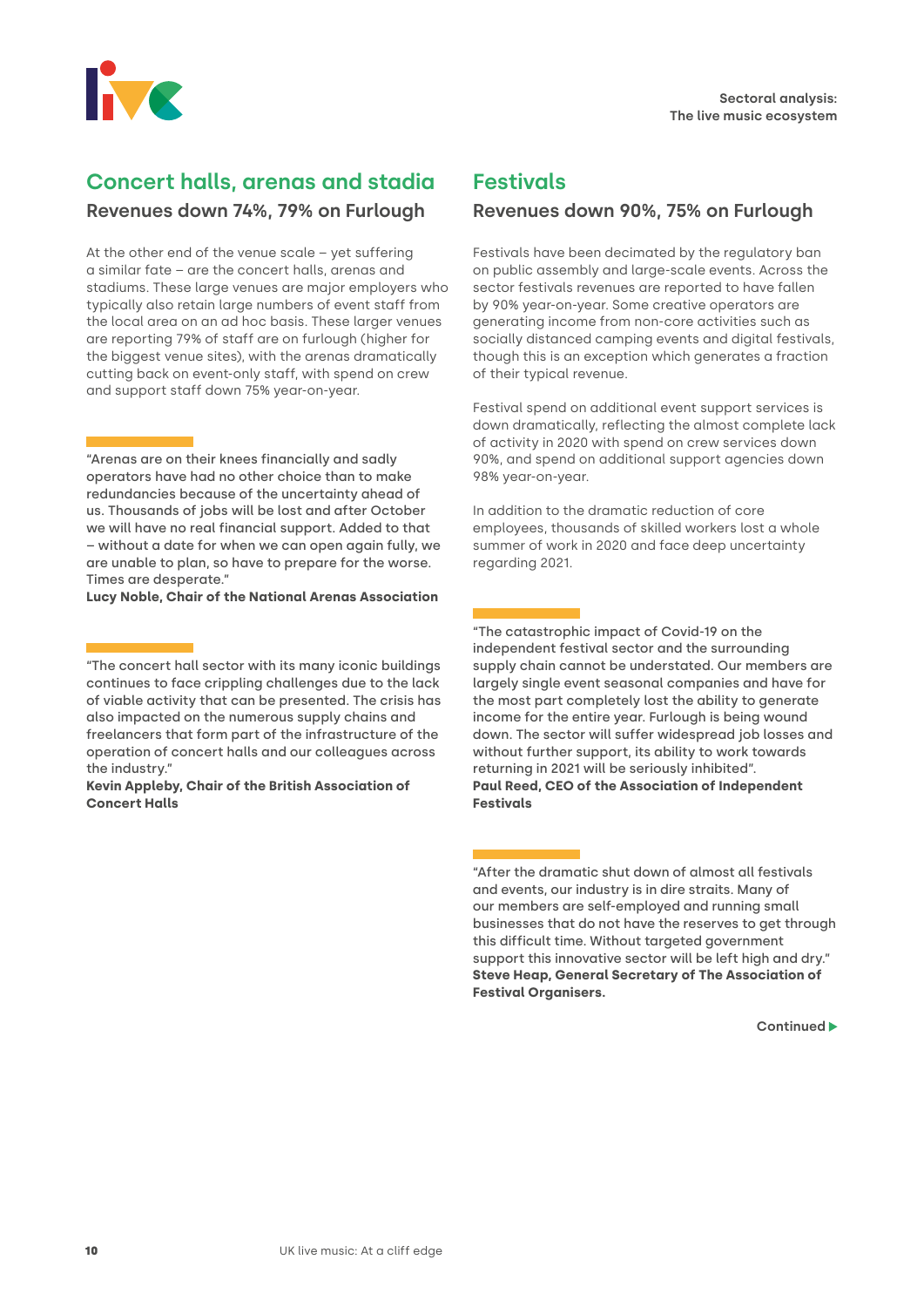# live **Our People**



#### **James Scarlett Director**

2000Trees festival and ArcTanGent festival **Years working in industry:** 14

We set up 2000trees Festival 14 years ago and it has taken a huge amount of hard work and financial risk to get where we are today. We're very proud of what we've built at 2000trees & ArcTanGent and it is terrifying and maddening to have no idea when we'll be able to work again. Despite being a vital part of the 'rock' festival scene and paying significant taxes over the years, neither my business nor me as an individual have received any government financial support.

It feels like we've been left alone to fend for ourselves and either survive or disappear forever. Things like music festivals, theatres and sports teams may not seem vital to our existence, but I strongly believe that they are the best bits of our lives. They are the things that make life fulfilling, enjoyable and worth living, and we won't know what we've lost until it's too late.



#### **Tom Tunney**

**Technical Manager**  Skan PA Hire Ltd **Years working in industry:** 20

Personally my situation is getting serious. As of the end of furlough with no work coming into the company, we are all being offered 50% salary and 50% hours. Coupled with redundancies, both enforced and voluntary, this will mean that the remaining savings and sales that the company has will see us through the winter. But, for myself, this means the choice of giving up the job I love for something else, or taking part-time work to fill the void. I chose the latter and it's been much, much harder than I expected to find part-time work that comes close to being able to make up my salary.

Last year, Skan turned over nearly £3.9million, but this year it's projecting the loss to be over £1million. This company has always been profitable and always paid tax until now.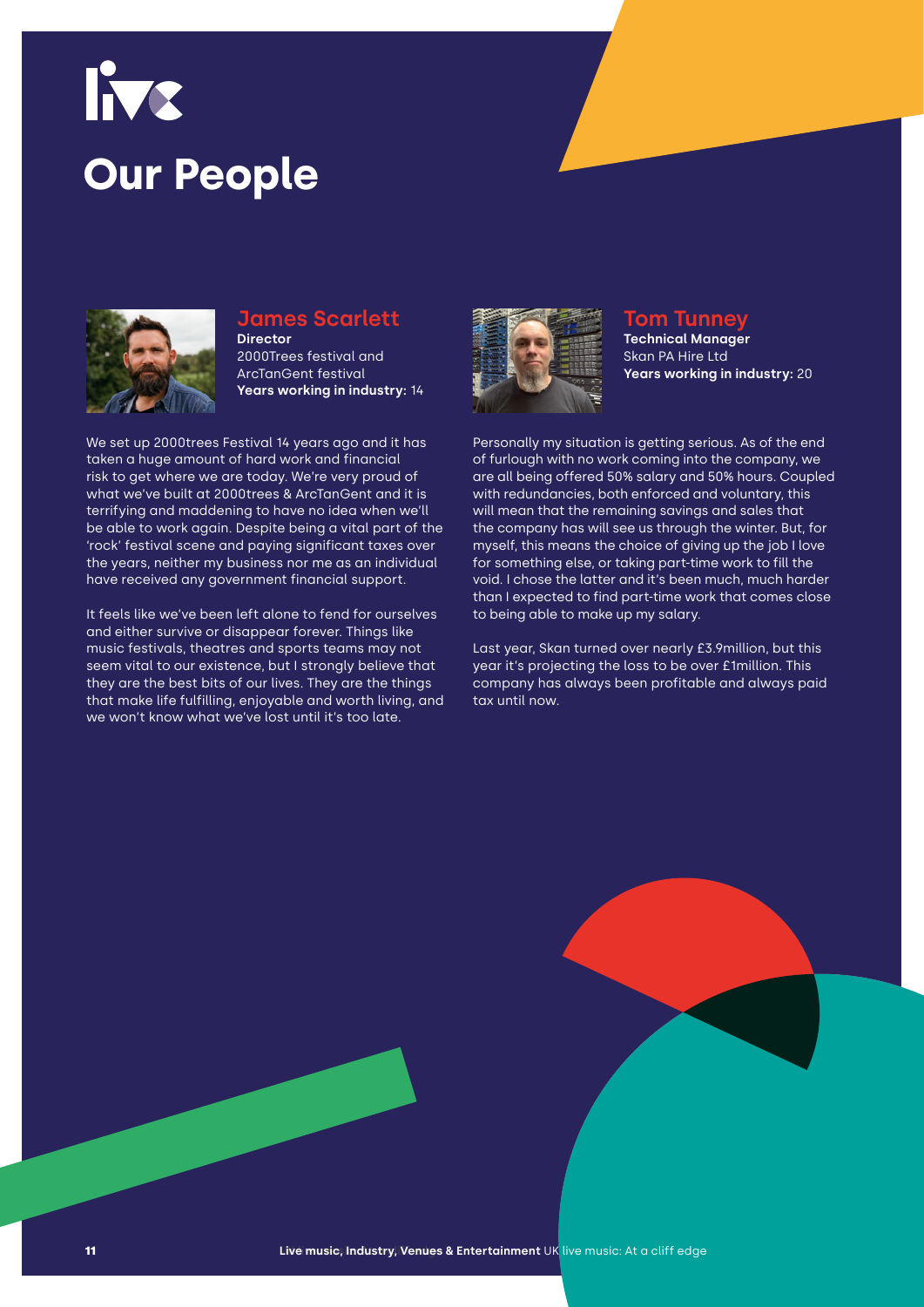<span id="page-11-0"></span>

# **Ticketing**

#### **Revenues down 87%, 50% on Furlough**

The ticketing sector that supports the live music industry has since March 2020 had to manage the process of cancellation and/or postponement of events, with no effective return date for concerts and festivals yet available. The communication with clients (whether artists, promoters, festivals, or venues) and those consumers requiring informational updates and/or a refund has meant that they were typically busy with multiple administrative tasks in the lockdown period.

However, as the pandemic continues to devastate the live music diary ticketing companies have fewer and fewer new events to sell with overall revenues down 87% year-on-year, and are planning massive redundancies (rising 10-fold from 4% to 44%) once the government furlough support scheme comes to an end.

"As the interface between events and customers, ticket sellers are an essential contributor to the success of the live industry. They help reach and build audiences as well as processing transactions, developing tech and providing on-site ticketing services for events and festivals. They also provide the excellent customer service which has been crucial in the past months and often tested to its limits. Ticket sellers have handled many, many thousands of enquiries from anxious ticket holders regarding rescheduled shows and cancellations as well as processing their ticket exchanges and refunds. With limited events there are few tickets to sell and, as furlough arrangements come to an end it is inevitable, but nevertheless devastating, that some companies now face the need to make skilled staff redundant."

**Jonathan Brown, Chief Executive, Society of Ticket Agents and Retailers (STAR)**

# **Technical supply services**

#### **Revenues down 95%**

The last piece of the live music ecosystem, the support agencies and Rental Houses that supply much of the event hardware – lighting, sound, video, staging, fencing, trackway, toilets, and other infrastructure.

These companies would usually be supplying world leading tours around the world but instead they are seeing close to zero utilisation. Without these service suppliers, the rest of the industry will struggle to rebound quickly when things start to return.

"The UK's supplier base is world leading, our larger operators are suffering. One key company saw monthly revenue drop from 7 figures to 5, reflecting the cliff edge drop in revenue felt by the rest of the live music sector.

"Compounding the issue for these service suppliers is that much of the technology and equipment is purchased using asset finance, so it is accumulating interest even when it is not on the road. This is effectively turning an industry sector that grows using managed borrowing into a rapidly developing toxic pool of debt. Additionally, since most equipment is usually 'on the road' and not stored in a warehouse, companies are having to rent additional space in order to store idle equipment.

"The impact of this unserviced debt will be crippling to the long-term health of the service supply sector, and that harm will again undermine the pace at which UK live music can return to strength." **Andy Lenthall, PSA GM**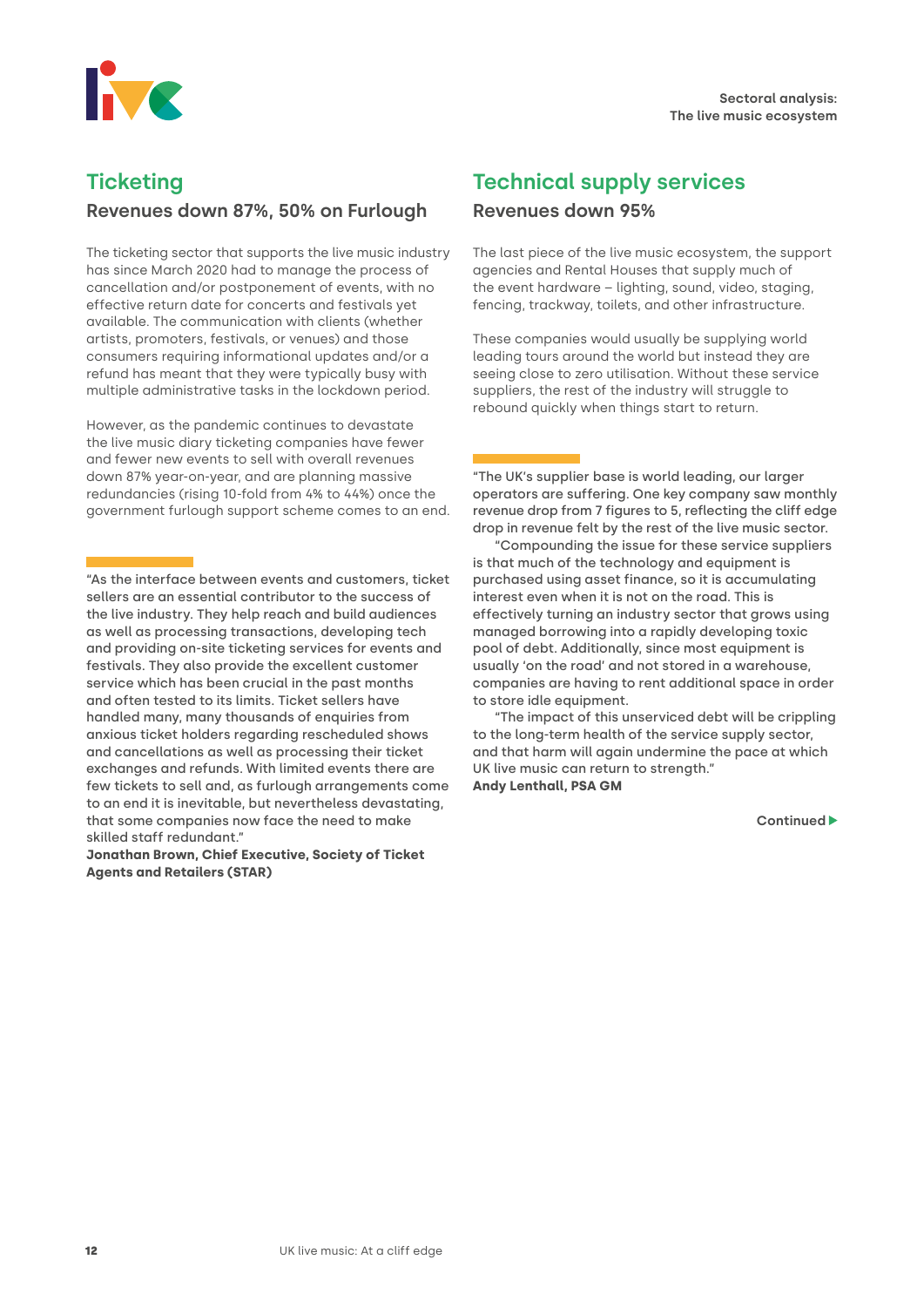<span id="page-12-0"></span>

# **The broader ecosystem**

In addition to the employees directly employed across the live music industry there are many other job sectors impacted by the sector.

For any event production, there is an army of crew who work on site in specialist roles, such as sound engineers, riggers, and lighting engineers. These technical experts are usually freelancers, working jobto-job, or employed week-to-week. Additionally, at any event there are also large numbers of less specialised support staff who work as stewards, concierge, bar staff and more.

Lastly, there are also highly specialised sector professionals, including lawyers, accountants, insurers, graphic designers, social media & marketing, as well as press & PR agencies, who typically work on a retainer contract basis, who will all experience a substantive decline in demand from the live music industry.

# **Professional services**

#### **Revenues down 53%**

While spending on specialist services can be cut, there are certain services (such as accounting and legal) which cannot be effectively reduced to zero. Other services might also operate on long-term contracts, which cannot easily be exited. As such, the expected spend in 2020 is down 45% year-on-year, but the longer that the live music industry is unable to return, the lower this spend will be in the future.

# **Crew**

#### **Revenues down 88%**

Event production crew have been hit incredibly hard by the sudden shut down of shows. Many personnel have experienced a full year of planned work cancelled overnight. Overall spend on crew services from the live music sector has fallen by 88% when compared to 2019.

There is a significant risk that many of these highly skilled individuals will permanently leave the sector, and this will reduce the quality of UK productions for a long time and inevitably hamper the rate at which the sector can recover. The PSA estimates approximately 10,000 event production roles will disappear by the end of the calendar year.

### **Support services**

#### **Revenues down 88%**

Spend on support services has fallen 87% year-onyear. While it could be argued that personnel in event support roles could be easily replaced when live music returns, there has been an immediate and significant impact on those who rely on ad hoc work to top up their income.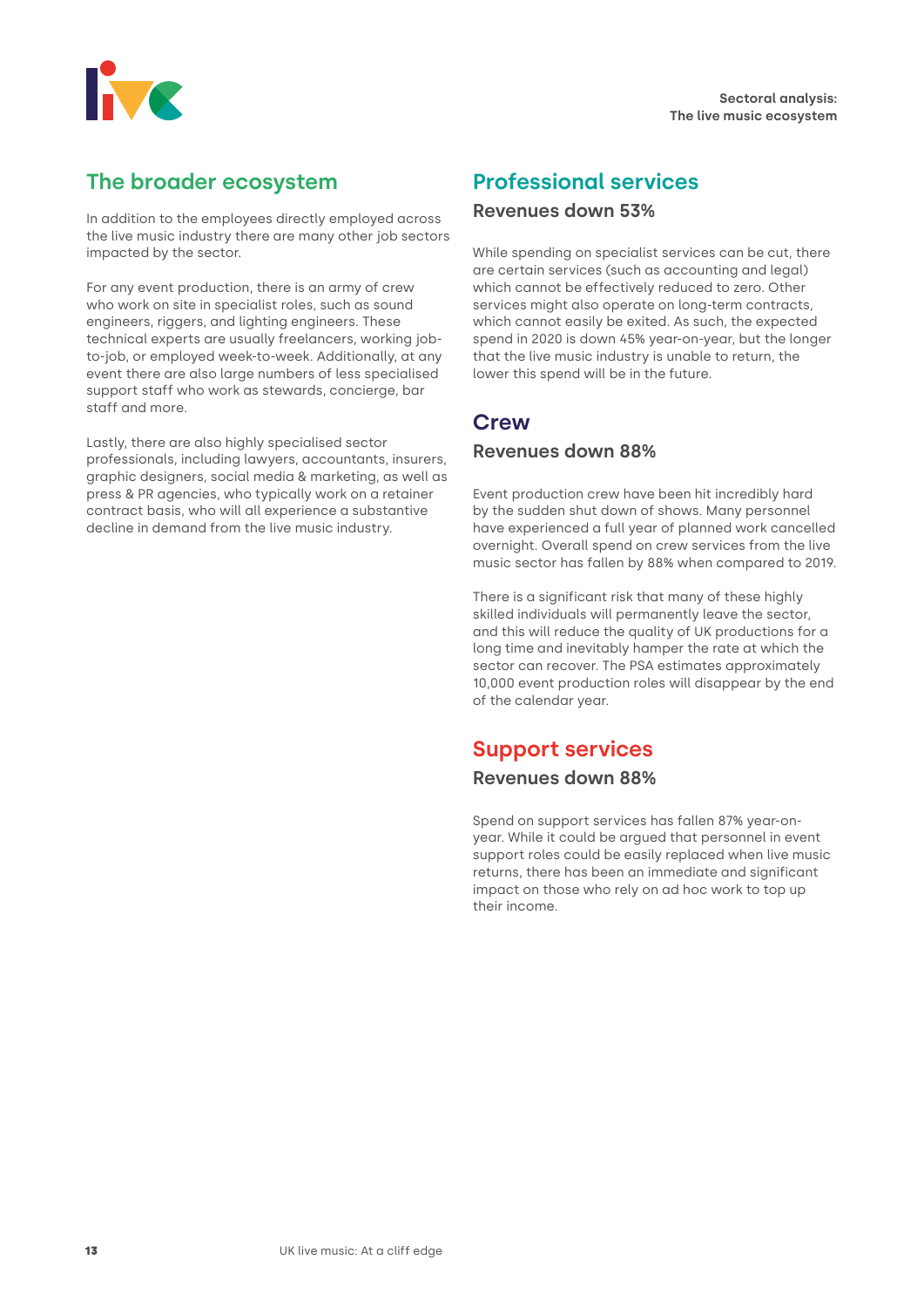# <span id="page-13-0"></span>**IVE Conclusion**

The research presented in this report makes for sobering reading. But it is important to remember that behind these numbers sit hundreds of thousands of talented people, desperate for the chance to get back to work and rebuild a vibrant and commercially successful live music industry.

However, this report shows that without further Government support, the sector is projected to lose the majority of its skilled people by the end of the year.

If that happens, the UK's world-leading creative hub will be set back significantly, with specialist skills disappearing from the sector, and infrastructure and organisations shuttered, some permanently.

But it does not have to be like that. While the sector has welcomed support from the Government, such as the furlough scheme and Cultural Recovery Fund, the recent announcement that current restrictions could be in place for a further six months, will mean a full year with next to no live music or revenues. Yet in the Government's latest financial support measures, those businesses most impacted by those Government restrictions, that cannot continue to profitably operate, stand to be supported the least.

During the lockdown the nation turned to the performing arts and the live music industry for its entertainment and relief with the broadcast of previous concerts, tours and festivals and live streaming new events.

According to recent research by Ticketmaster, four in five fans agree that live events have a positive effect on their mental wellbeing. But the people who bring so much joy and pleasure to others through music now need the country's support. The choices the Government makes in the coming weeks and months will to a large extent determine how this industry comes through the current crisis – bruised but intact or devastated and demoralised.